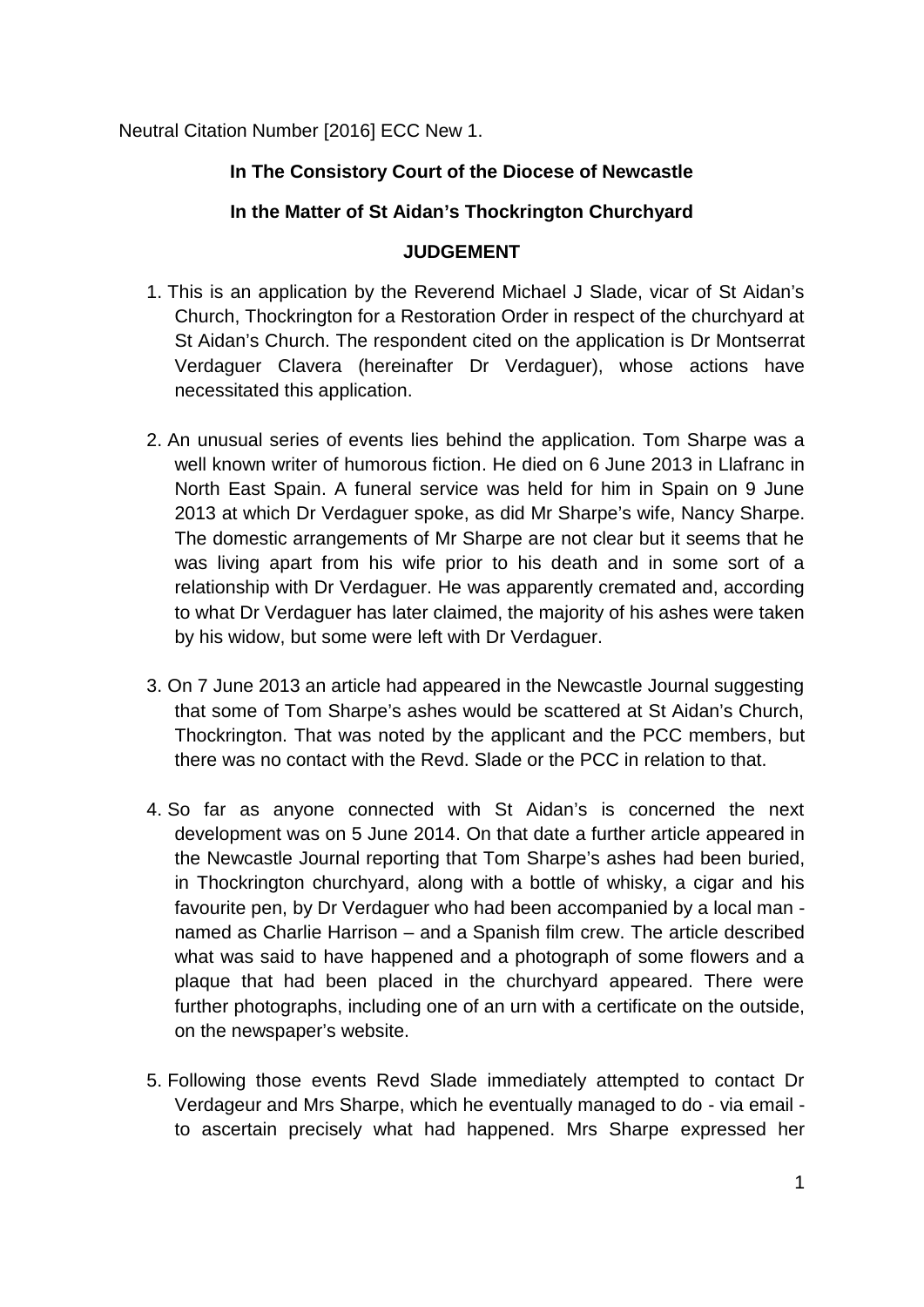surprise and distress at what had occurred, although acknowledging that she knew that Sharpe would have wished to have been buried at Thockrington. She had, through a solicitor, contacted Newcastle Diocese in 1999 enquiring as to the possibility of his being buried there, but been informed that Sharpe would have had at least to have been a regular churchgoer at St Aidan's for that to be possible. That had been accepted by Sharpe and the matter taken no further. Dr Verdaguer, in emails and a letter, expressed the hope that she had not disturbed any grave, lamented the fact that Sharpe had been cremated and said that she had been left a few of his ashes. She also said "It's very sad that after one year of his death he is still unburied". That prompted Revd Slade to enquire of her if the casket that had been buried contained Sharpe's ashes or was empty. She responded that the casket was empty and that the whole exercise had been "just a TV documentary" and that she had been aware that permission would have been needed to enter the cemetery and carry out the filming. She said that that had not been done as everything was done in a hurry "when Charlie Harrison offered to drive us to the Church".

- 6. Mrs Sharpe, when informed of what Dr Verdaguer had said, expressed shock and questioned why an empty urn would be buried, other than as a publicity stunt. She informed Revd Slade that she had, in fact, visited Northumberland in July 2014 and scattered some of Sharpe's ashes on the fellside outside of the churchyard.
- 7. On 30 October 2014 Dr Verdaguer wrote to Revd Slade, enclosing photographs and cuttings from a local Spanish newspaper, asserting that "Tom Sharpe has finally been laid to rest in Spain.......his ashes left by Mrs Sharpe and her daughters.........were buried in a grave in Mieres cemetery with a catholic priest. It's very sad his last wish could not be fulfilled........ I am sure his spirit will remain in Northumberland"
- 8. In the light of the above series of events and the uncertainty as to what had been buried in Thockrington churchyard, on 2 July 2015, Revd Slade applied for a Restoration Order against Dr Verdaguer in the terms that Mr D R B Burn, on behalf of the PCC, be required to unearth whatever had been buried by Dr Verdaguer and restore the site to its previous condition. The application, together with a witness statement from Revd Slade dated 30 May 2015 attesting to the facts as set out above, was duly served on Dr Verdaguer at her address in Spain, as well as upon Mr Burn and the Archdeacon of Lindisfarne, the Venerable Peter Robinson. In order to give what I considered to be a properly lengthy period for Dr Verdaguer to respond and make arrangements to attend, should she wish to do so, I fixed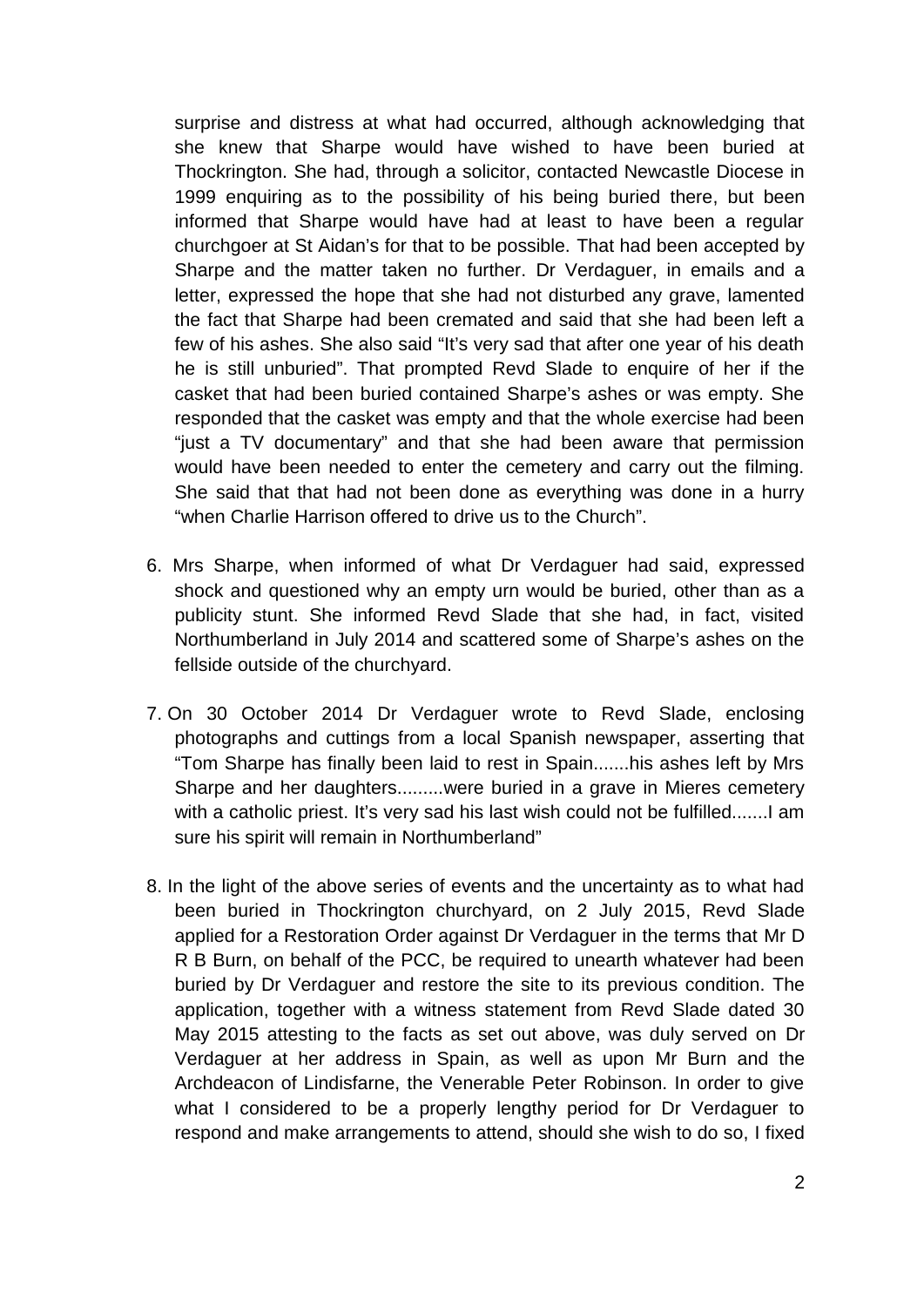a date for the hearing of the application on 2 November 2015 at St Giles Church, Chollerton.

- 9. Prior to the hearing on 2 November 2015 there was no response whatsoever from Dr Verdaguer. On the morning of 2 November 2015, before the hearing, I visited the churchyard at Thockrington, accompanied by the Registrar and was shown the site by two members of the PCC, Mr & Mrs Ramsden, and the position of the infringement, marked with a stake. I then conducted the hearing of the application at which Revd Slade confirmed all of the events set out in his witness statement and rehearsed above. There was no appearance by Dr Verdaguer and she was not represented.
- 10.On 3 November 2015 I issued Interim Directions that Mr D R B Burn, on behalf of the PCC, was to unearth any items that may have been illegally buried by Dr Verdaguer and deliver the same to Revd Slade who was to retain them and report to myself as to the nature of any such items. Mr Burn was also to restore the ground, insofar as was possible, to its condition prior to the activity of Dr Verdaguer.
- 11.On 13 November 2015 Revd Slade reported to me that he had, that morning, with Mr Peter Ramsden accompanied Mr Burn to the churchyard where Mr Burn had carefully unearthed some loose mortal remains (ashes) from a small plastic bag, a medium sized bottle of Famous Grouse whisky, a fountain pen, two small tea-light candles and two red plastic numerals (broken) from the site. Photographs were taken of the operation at various stages and of the items recovered. The surface was then made good. All items unearthed were retained by Revd Slade and have been kept safe by him.
- 12.On 24 November 2015 a document in Spanish and English, the English title of which is "Response to the Restoration Order", together with another document in Spanish headed "Declaracion de Montserrat Verdavguer Clavera" and dated "11-Setiembre-2015" together with a translation of the contents and a number of other documents were received by the Registrar and forwarded on to myself. Despite the fact that they have arrived long after the hearing date I have considered it proper to take them into account. In summary Dr Verdaguer claims in the statement that what was buried by her was an empty ecological urn, a pen that had belonged to Tom Sharpe, a small bottle of whisky, a cigar, a small plaque and some roses.
- 13.She also claimed that she had contacted Mr Charlie Harrison on 2 June 2014 from Slaley Hall and had asked him to accompany her and two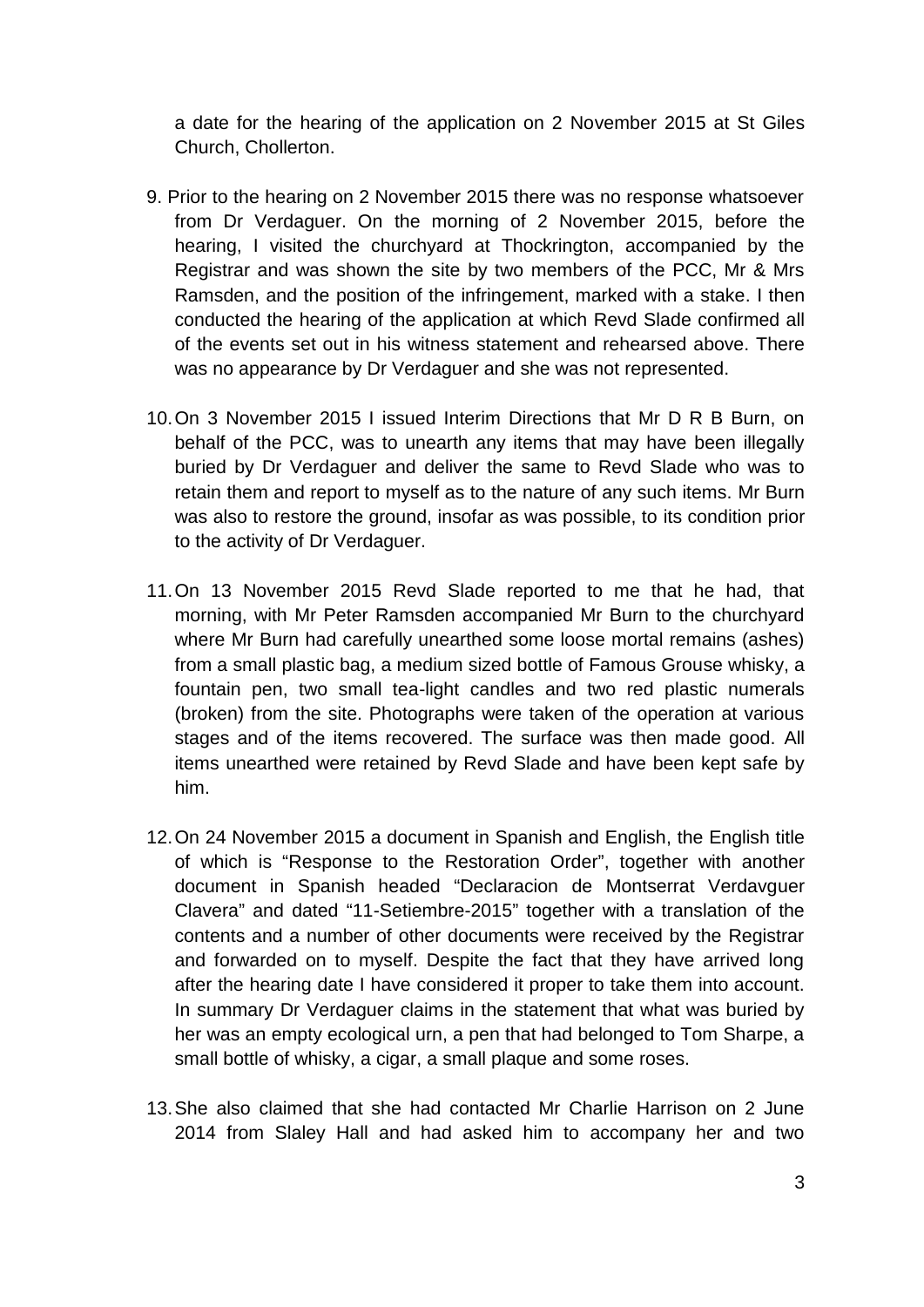reporters from Spain to St Aidan's Church the next day, which he had done. She says that they arrived at the Church to find two strangers with cameras there, one of whom told Mr Harrison that he was a journalist. She describes being "in a completely isolated church in the middle of the country with what gave the impression of an abandoned garden surrounding it, who (sic) nobody had visited in a long time given the turf's length, scrapping (sic) our knees, lacking in any kind of illumination or signs with some crosses and monument which indicated that years ago it had been a cemetery". The Response document argues that no illegal burial of ashes took place and seeks "the exclusion of Ms Verdaguer in this matter and the dropping of the charges regarding her".

- 14. Revd Slade has, subsequent to receipt of the material sent on behalf of Dr Verdaguer, confirmed in response to an inquiry from the Registrar, that he is as certain as he can be that the remains that were found were human and that normally human ashes are put into a biodegradable casket in a tied up plastic bag, unless it is known that they are to be scattered, in which case they are put in loose so that they can be poured out easily. The items recovered were in and around a split plastic bag, with no trace of a casket, which would accord with the normal practice and the casket having degraded.
- 15.I am wholly unable to accept Dr Verdaguer's account of what happened and, in particular, that no human remains were buried by her. Her accounts have been contradictory and do not accord with the evidence of what has been recovered from the site. However, it is essentially irrelevant as to whether or not she is telling the truth about having buried an empty biodegradable casket. She has admitted at every stage that she entered the churchyard and buried items therein. She expressed to Revd Slade the hope that she had not disturbed any grave. At no stage did she have any permission to enter the churchyard and bury any items therein. She had made no approach to Revd Slade or the PCC or any other relevant body for such permission. St Aidan's Church, whilst undoubtedly in an isolated situation, is regularly used for worship on the  $2^{nd}$  and  $4^{th}$  Sundays of each month, as the most cursory enquiry would have revealed. Furthermore I am wholly satisfied from my visit to the churchyard that it is perfectly obvious that the churchyard is precisely that, a churchyard enclosed by a dry stone wall surrounding the church, in which there are headstones from burials that have taken place in recent years, as well as others of considerably greater age.